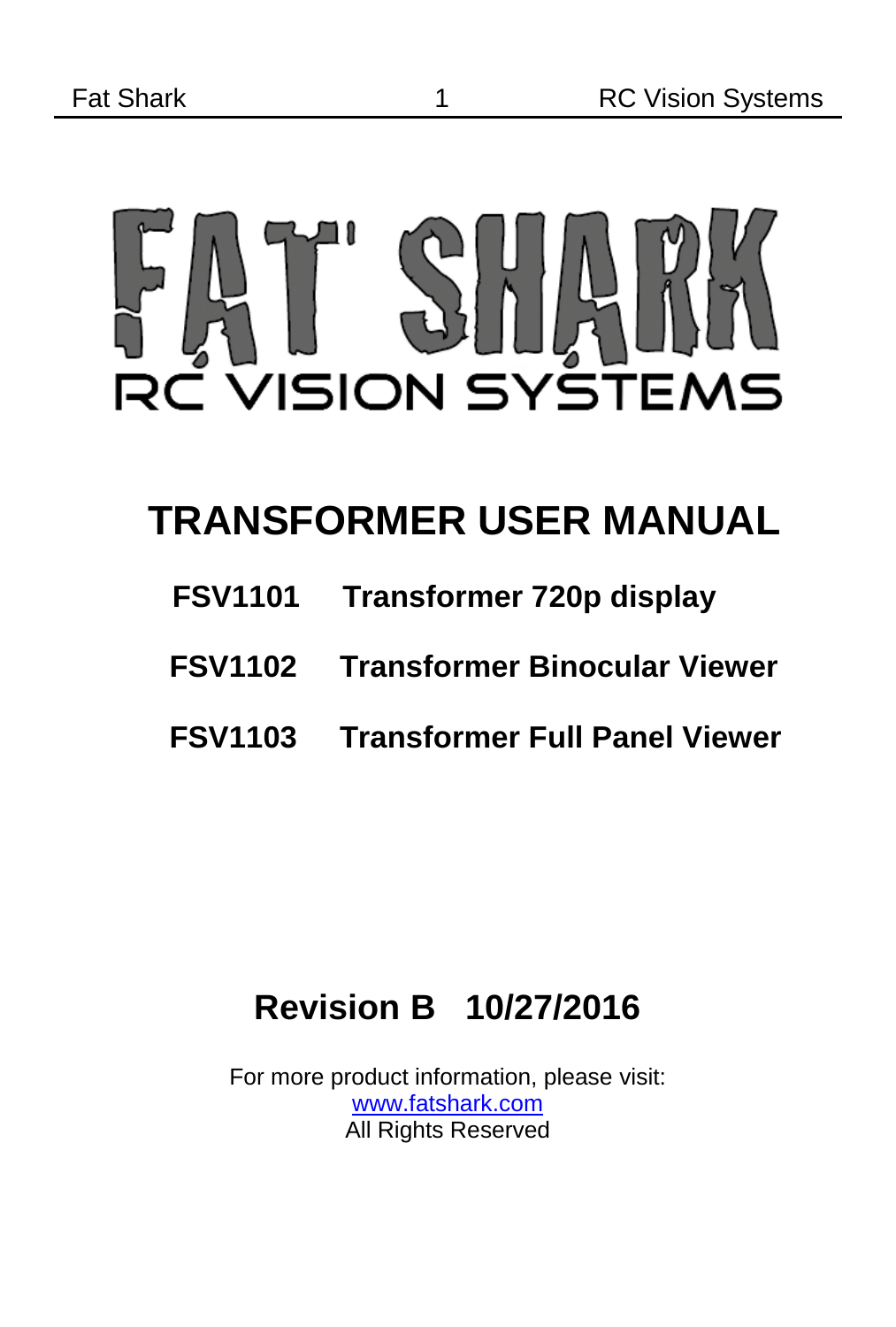#### **Contents**

#### **Age Recommendation:**

Not for children under 14 years old.

\*Using any near eye displays on children under 14 can cause eye development problems. This is not a toy.

#### **Safety Instruction:**

- 1.Please avoid wet or humid environments.
- 2.Please turn on/off the power as shown in the instruction below. Incorrect operation will be dangerous and could cause injury.

#### **Warning:**

**Read the entire instruction manual to become familiar with the features of the product before operating. Failure to operate the product correctly can result in damage of the product, personal property and cause serious injury.**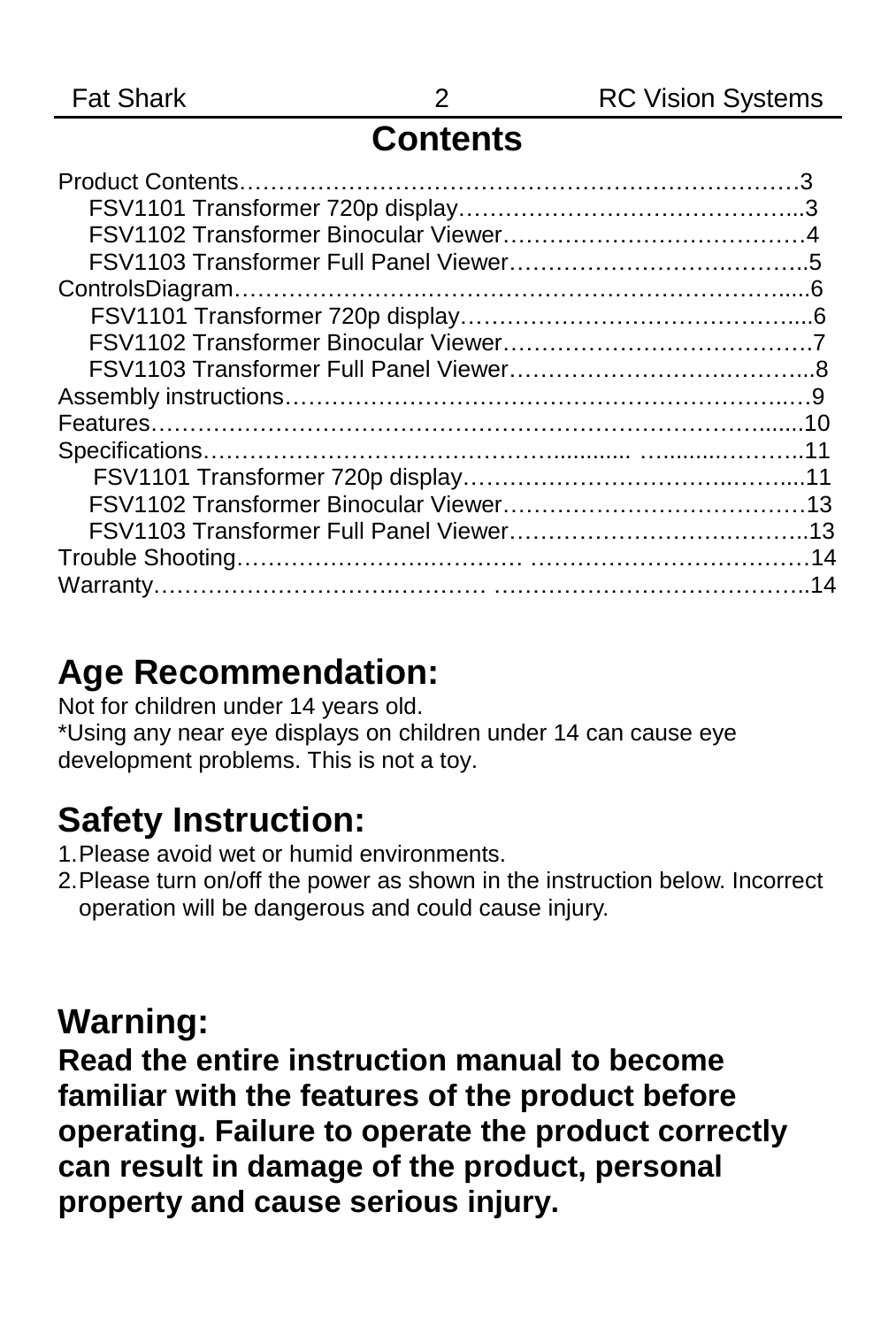# **Product Contents**

# **FSV1101 Transformer 720p display**

**Monitor x 1pc**

**Li-ion battery holder x 1pc** 

**Lens cleaning cloth x 1pc** 

**Manual x 1pc**







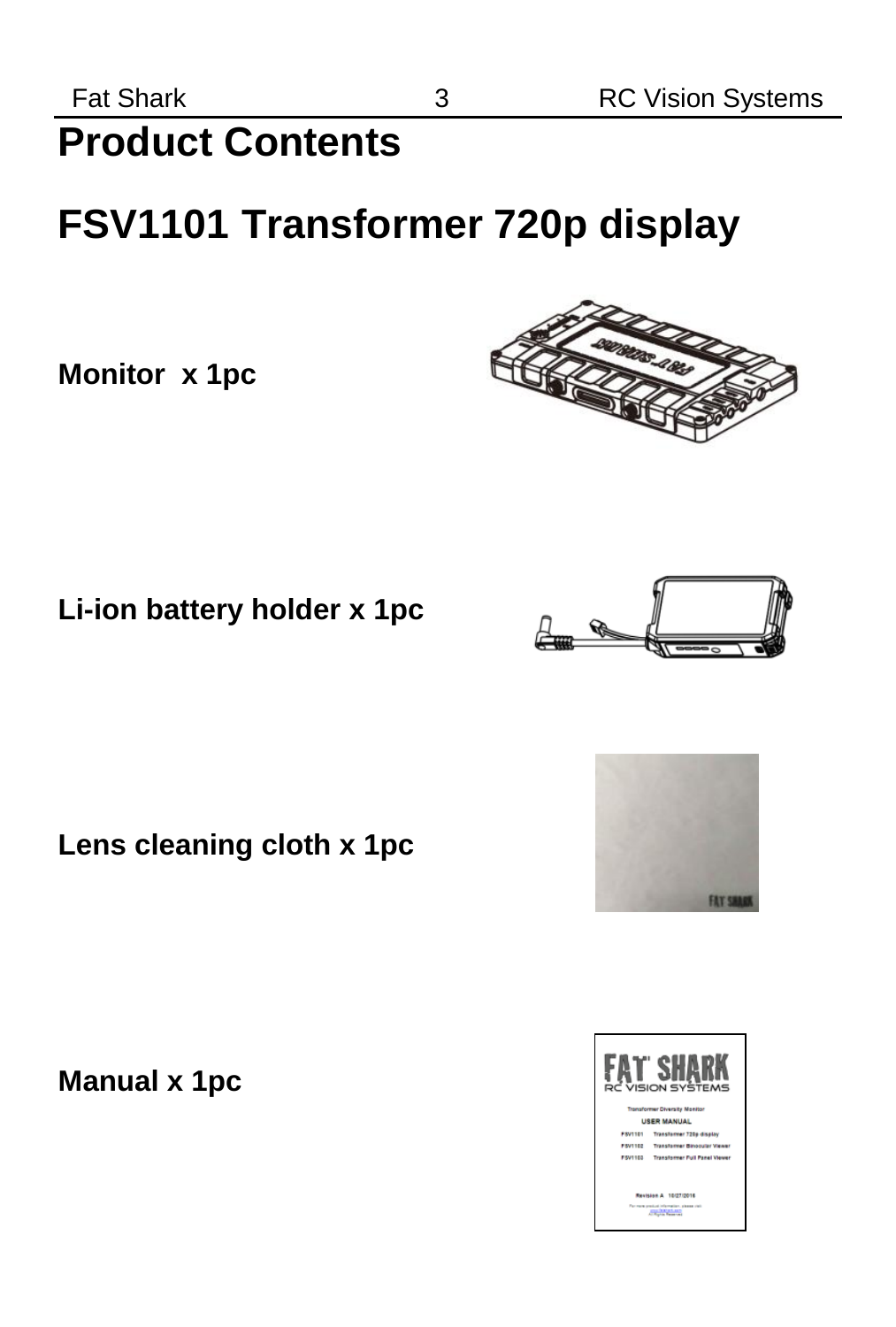# <span id="page-3-0"></span>**Product Contents**

# **FSV1102 Transformer Binocular Viewer**

**Binocular Viewer x 1pc** 



#### **Battery extension cable x 1pc**

**Lens cleaning cloth x 1pc** 

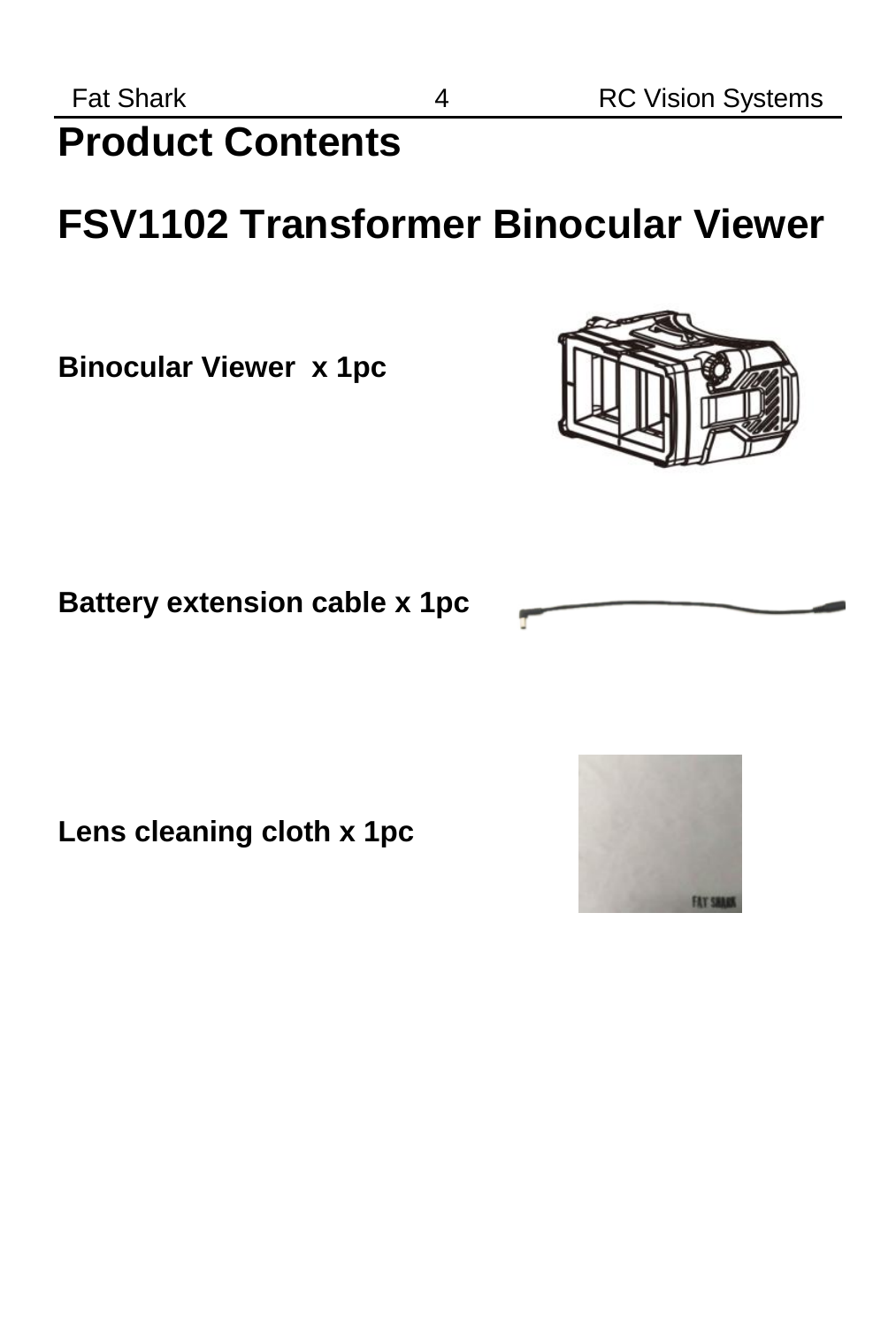**Product Contents**

## **FSV1103 Transformer Full Panel Viewer**

**Full Panel Viewer x 1pc**



**Lens cleaning cloth x 1pc** 

<span id="page-4-0"></span>**Cap x 1pc** 





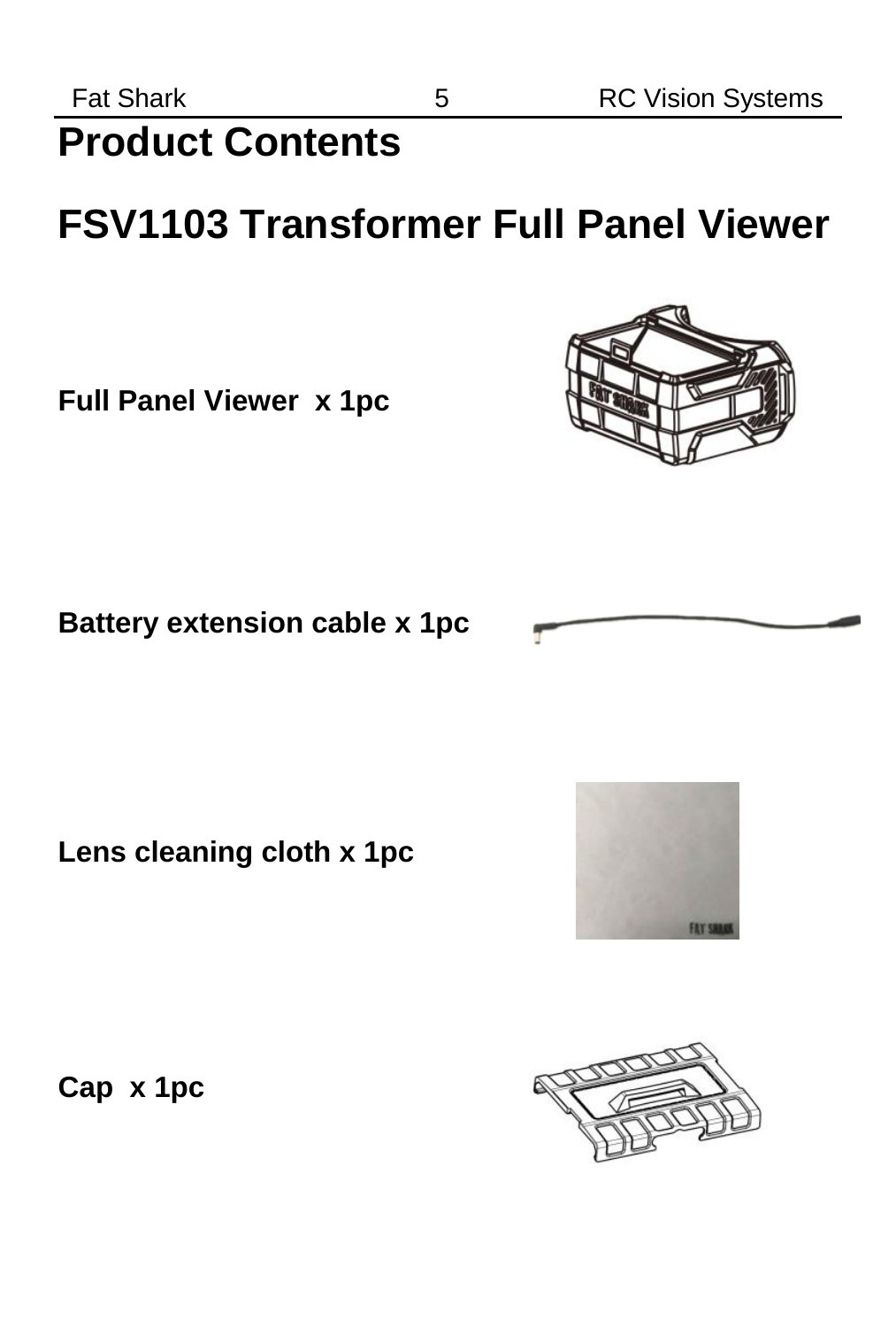# **Controls Diagram**

### **FSV1101 Transformer 720p display**



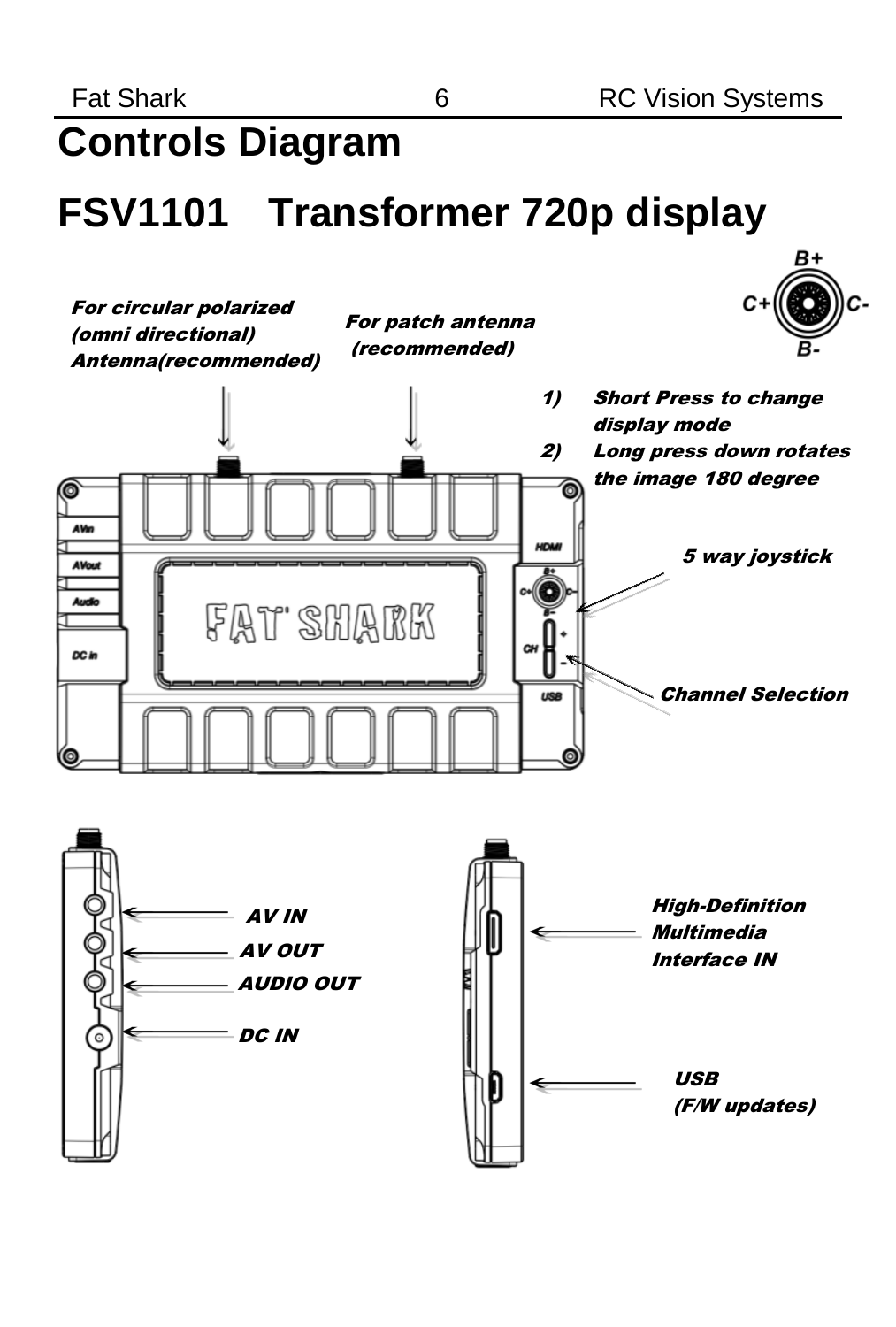# **Controls Diagram**

## **FSV1102 Transformer Binocular Viewer**



#### SUN WARNING! DUE TO 3.6X OPTICS, LCD DAMAGE IS POSSIBLE IF LENS EXPOSED TO BRIGHT LIGHT.THIS WILL NOT BE COVERED BY WARRANTY.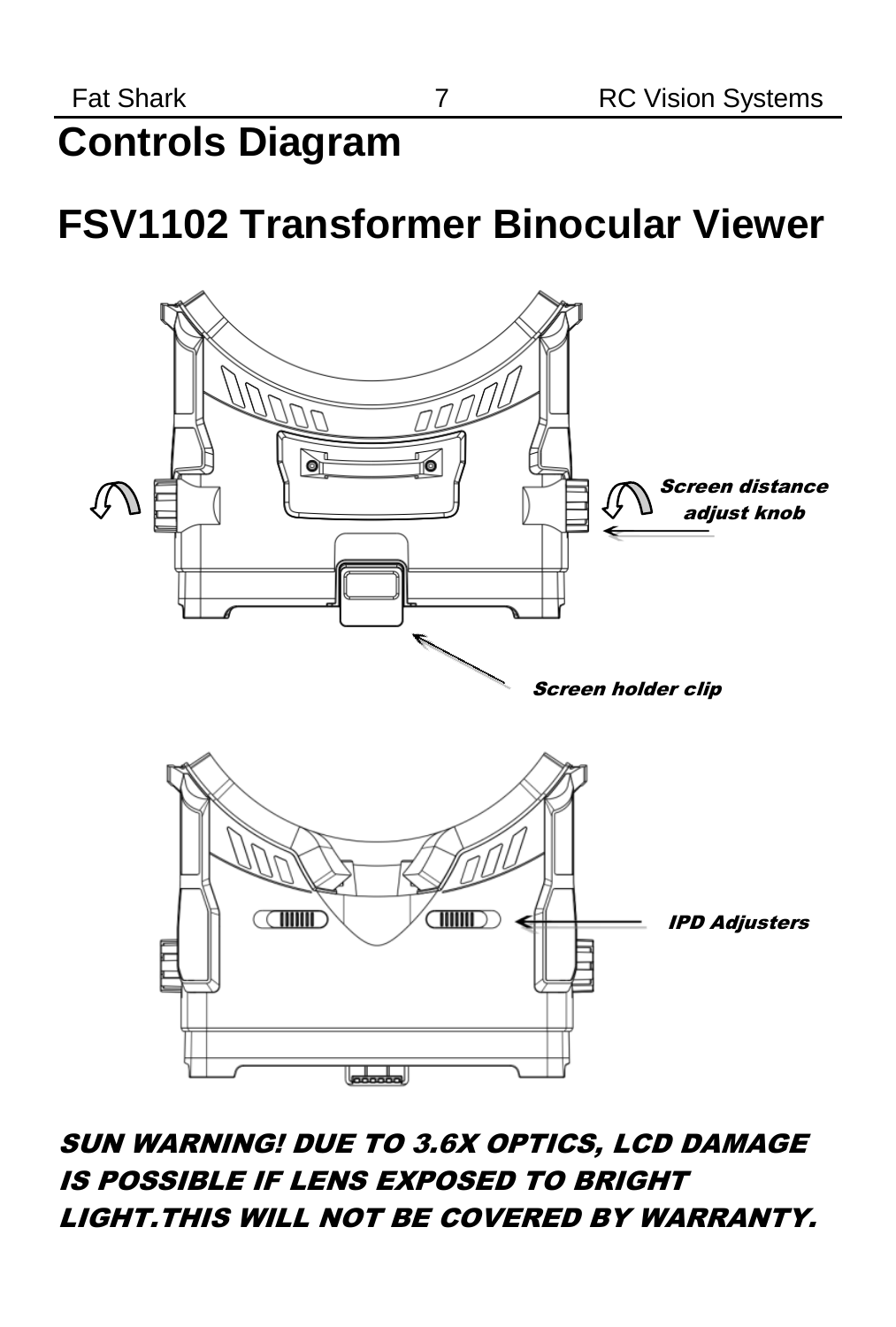# **Controls Diagram**

### **FSV1103 Transformer Full Panel Viewer**



Open the bottom panel, you can change your lens.

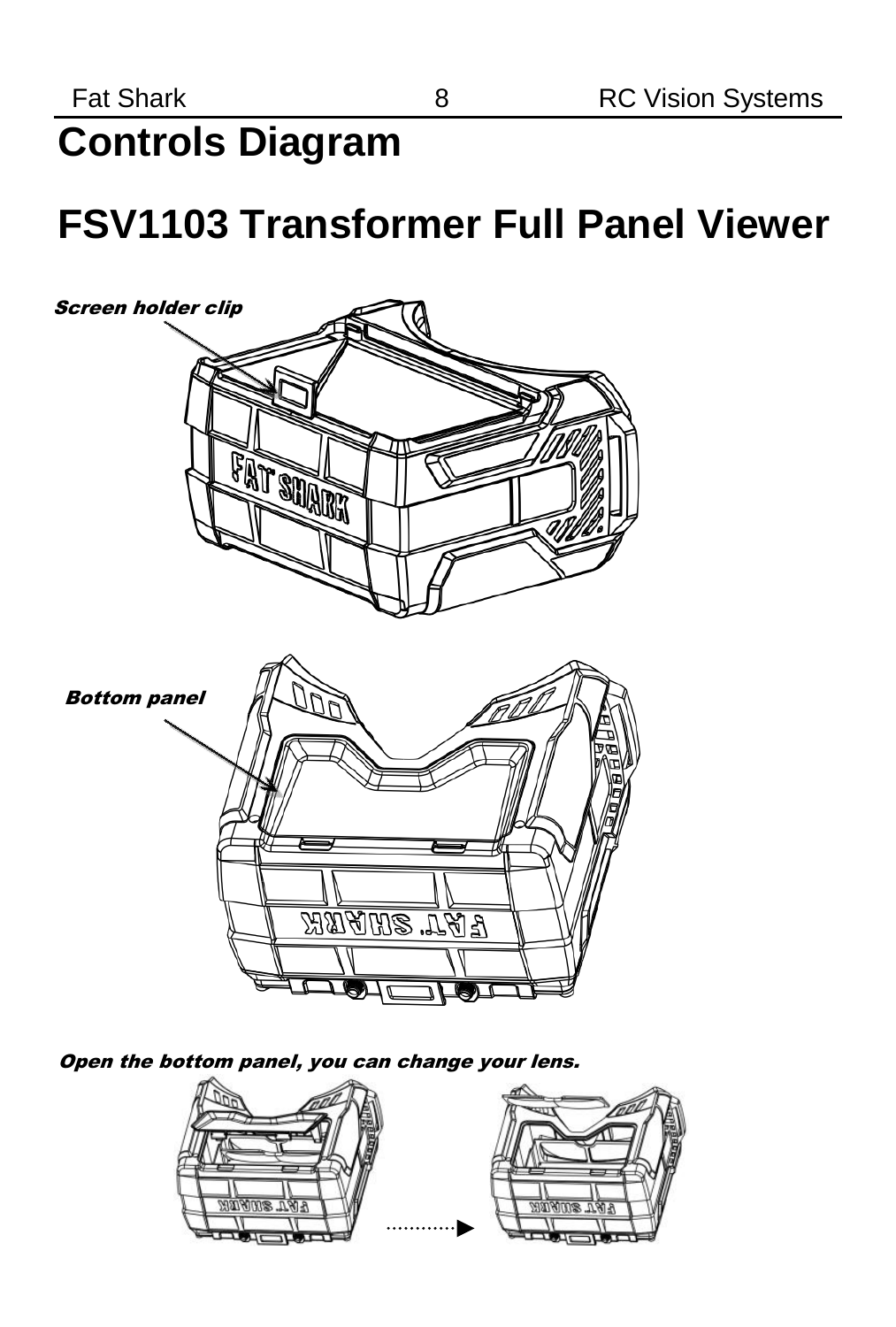# **Assembly instructions**

**Transformer 720p display + Binocular Viewer**



#### **Transformer 720p display + Full Panel Viewer**

Step1: Take off the cap



Step3: Place the display as shown below, antenna connector in the front

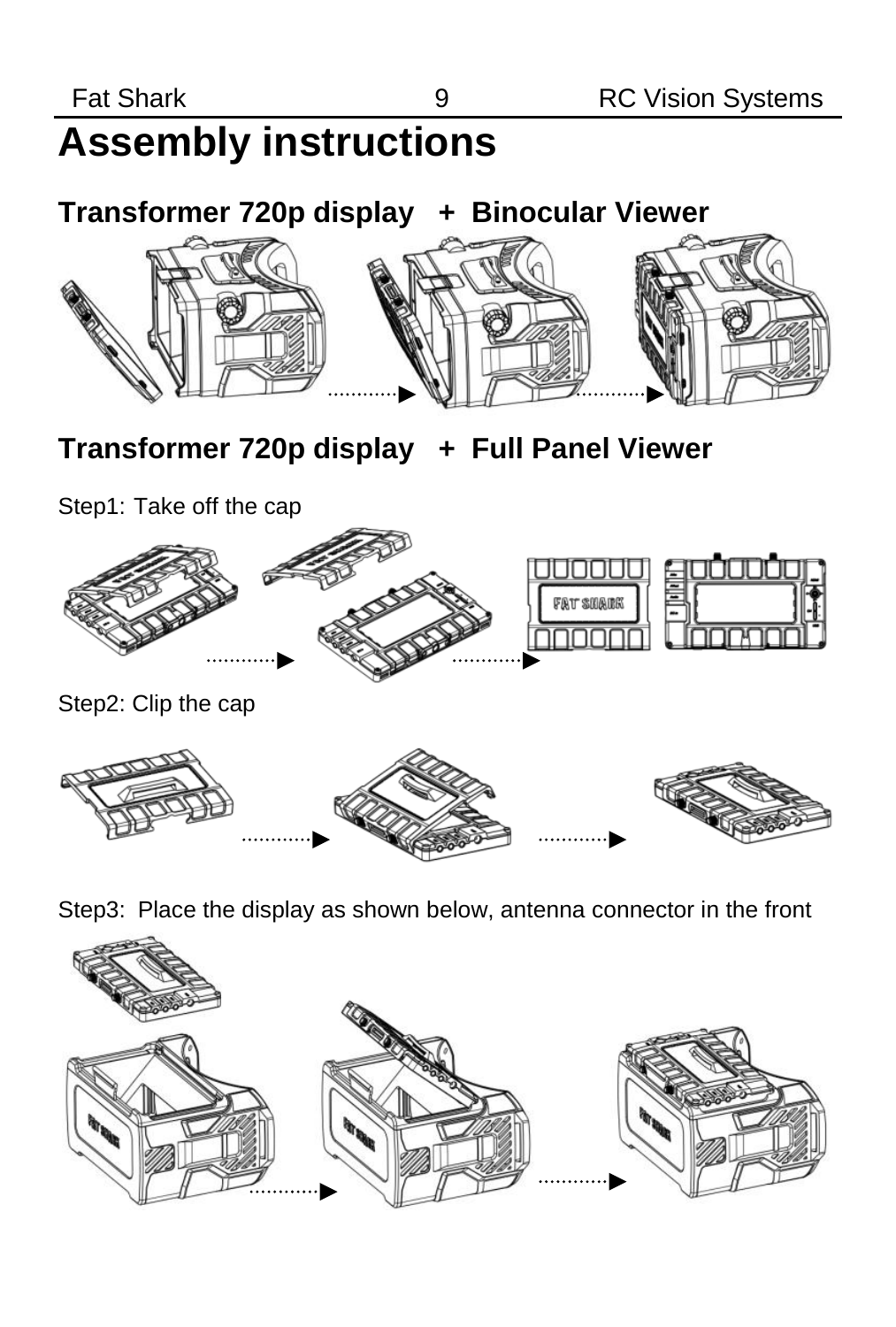### **Features**

- 5.5" LCD screen with 1280\*720p resolution
- FOV 47 degrees (full panel viewer) / 55 degrees (binocular viewer)
- Support 16:9 and 4:3 analog display
- Support side by side image for binocular viewing (analog only)
- High definition media interface for 720p HD display
- Built-in 5G8,32CH antenna diversity receiver

# <span id="page-9-0"></span>**Headset Operation**

#### **Controls:**

Within 10 seconds of powering on, the display modes can be cycled through and changed by depressing the joystick. After 10 seconds the mode becomes locked (to prevent accidental changing of display mode during use). Reconnecting the power resets the ability to change modes (for 10 seconds).

#### **Display Control:**

Pressing left/right on the joystick increases/decreases contrast

Pressing forward/backward increases/decreases brightness.

Short Press down to change display mode in following order:

RF SPLIT/ AV SPLIT /RF 16:9 / RF 4:3 / AV 4:3 / HD.

Long press down rotates the image 180 degree (for use with full panel viewer).

#### **Channel Select:**

Press the up/down channel select switches causes the channel to change in the corresponding direction.

#### **Volume Control:**

Audio output is set on high for use with adjustable volume style earphones (sold separately). There is no volume control.

#### **Low Battery Warning:**

Audio warning if input voltage drops below 6.8V

#### **AV Cable Pin out 3.5mm AV Connector:**

Yellow: Video, White: Audio Left, Red: Audio Right

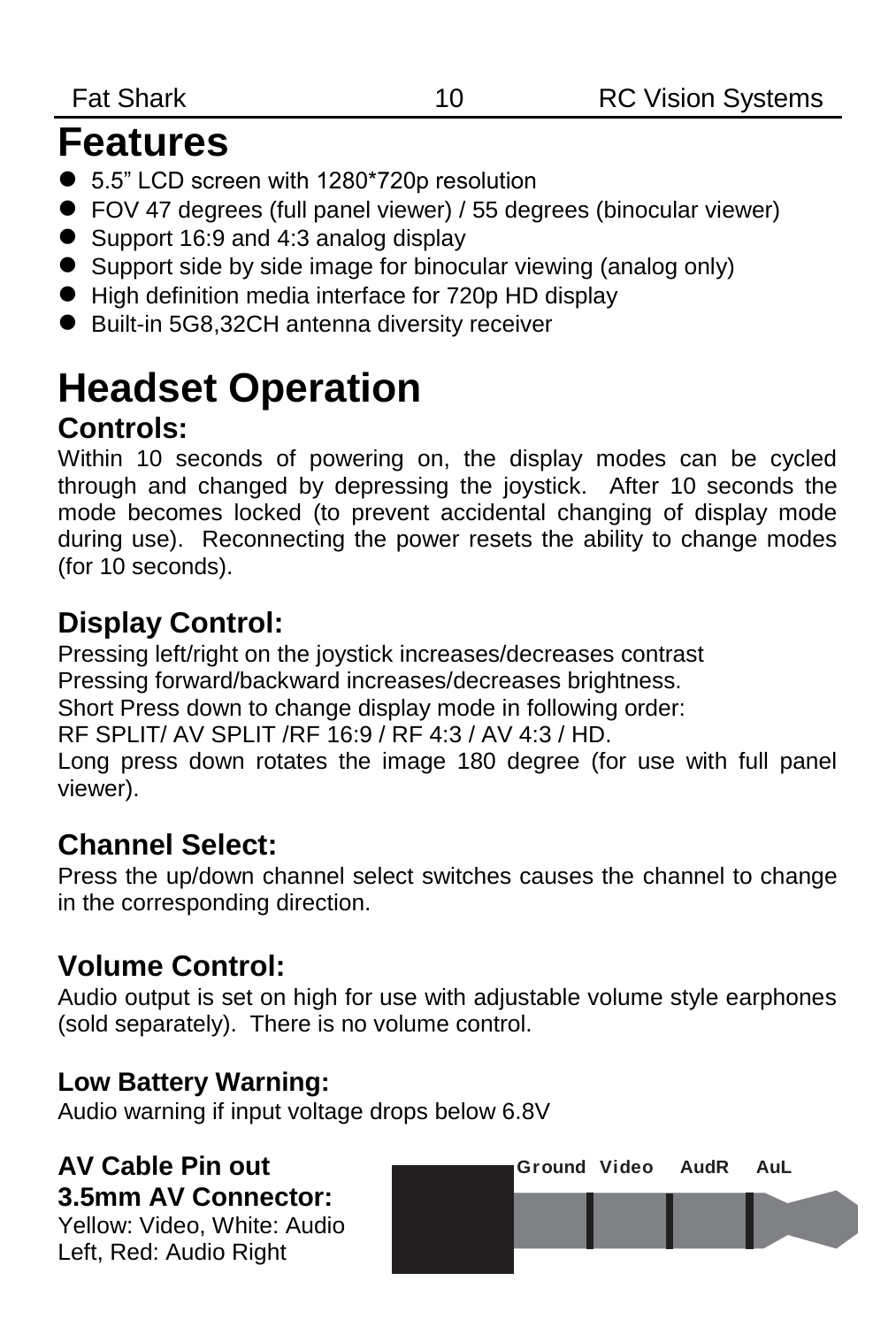#### **HD Input:**

The HD port can be connected to HDMI devices via the high definition media mini port. Recommend to first connect to the HDMI device then apply the power from the battery (allow the HDMI device to initiate using power supplied through the cable by the host device before powering goggles). Disconnect power when switching between devices to clear the settings.

Note: Most HD connectivity issues are due to either incorrect monitor settings or faulty cable. Before assuming the HD port is defective, try with alternative HDMI sources and alternative cables. HDMI cables may fracture over time at connector flex points.

#### **Diversity Receiver:**

The diversity receiver has two SMA connectors marked Primary and Secondary. The purpose of diversity receiver is to combine coverage of a direction and omni antenna. If using with a single antenna (omni or directional), place on Primary SMA only. If using with a directional AND an omni, place the omni on Secondary SMA and the directional on Primary SMA.

#### **18650 Battery Holder (batteries not included):**

The Fat Shark 18650 Battery Holder is compatible with commonly available 18650 style Li-Ion packs to provide a huge capacity power supply. The holder has a row of stylish blue LED indicators to indicate remaining capacity (4 levels) to prevent a sudden power/vision lost. It seats securely in the headset strap pocket on back. Batteries must be removed from holder and charged via external charging (charger and batteries not included).

#### **Specification (FSV1101 Monitor):**

| <b>Electrical</b>                                                          |                 |                 |                 |                |                 |                 |                 |                 |
|----------------------------------------------------------------------------|-----------------|-----------------|-----------------|----------------|-----------------|-----------------|-----------------|-----------------|
| $\bullet$<br>Receiver: 4 Bands, 32 Channels, 5G8Antenna diversity receiver |                 |                 |                 |                |                 |                 |                 |                 |
| <b>Channel</b>                                                             | CH <sub>1</sub> | CH <sub>2</sub> | CH <sub>3</sub> | CH4            | CH <sub>5</sub> | CH <sub>6</sub> | CH <sub>7</sub> | CH <sub>8</sub> |
| Fat Shark:                                                                 | 5740            | 5760            |                 | 5780 5800      | 5820            | 5840            | 5860            | 5880 Mhz        |
| Race Band:                                                                 | 5658            | 5695            |                 | 5732 5769      | 5806            | 5843            | 5880            | 5917 Mhz        |
| Band A:                                                                    | 5865            |                 | 5845 5825       | 5805           | 5785            | 5765            | 5745            | 5725 Mhz        |
| Band E:                                                                    | 5705            |                 |                 | 5685 5665 5645 | 5885            | 5905            | 5925            | 5945 Mhz        |
| Working Voltage: DC input 7-13V<br>$\bullet$                               |                 |                 |                 |                |                 |                 |                 |                 |
| 500ma@7.4V (RF mode) / 320ma@7.4V (AV mode)<br>$\bullet$                   |                 |                 |                 |                |                 |                 |                 |                 |
| $\bullet$<br>Channel: selected by buttons (up/down)                        |                 |                 |                 |                |                 |                 |                 |                 |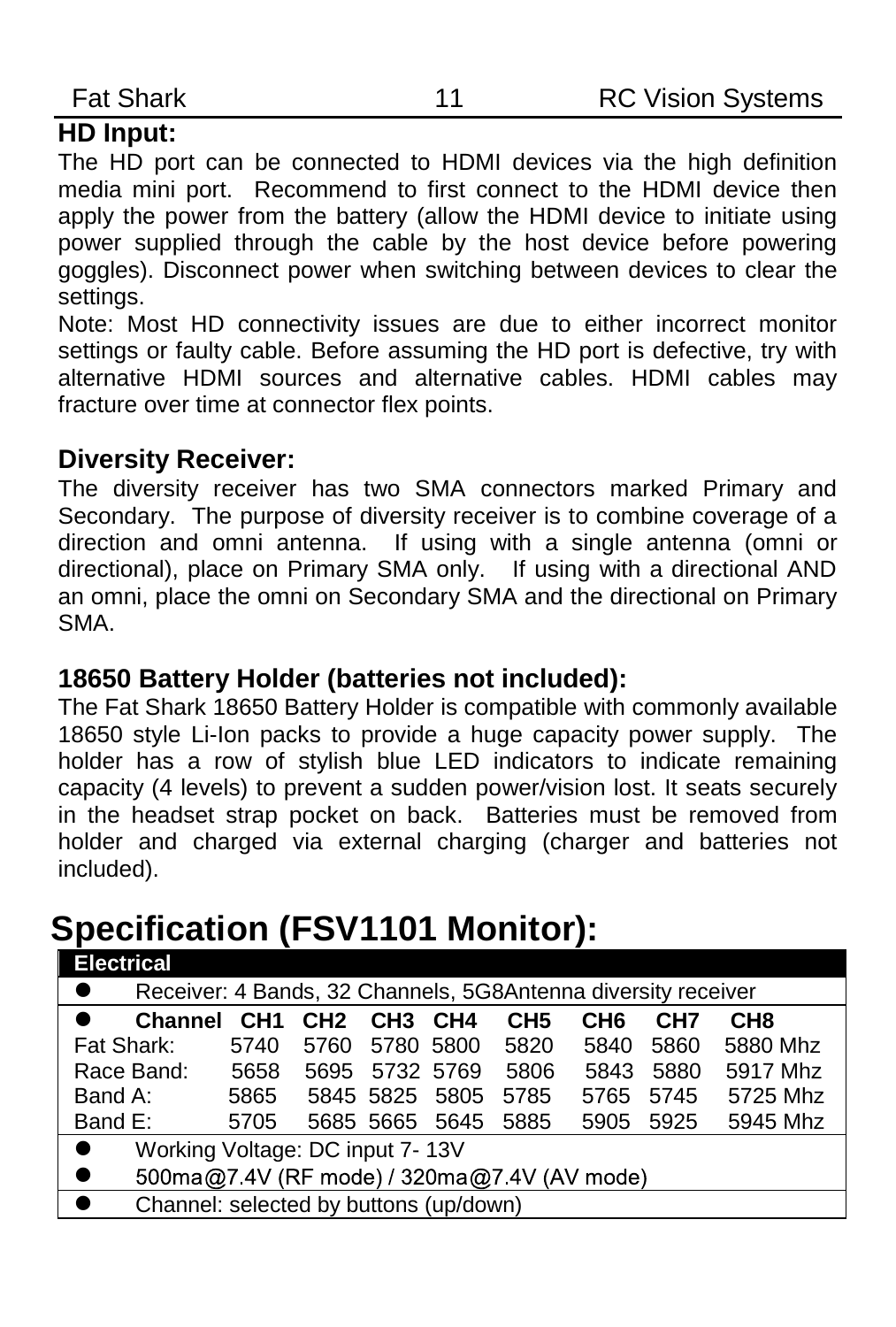<span id="page-11-0"></span>

| <b>Ports</b>    |                                                                    |
|-----------------|--------------------------------------------------------------------|
|                 | 1 x Audio out (volume adjustable by earphone, 3 pole 3.5mm         |
|                 | connector)                                                         |
| $\bullet$       | 1 x DC in (5mm DC barrel)                                          |
| $\bullet$       | SMA RF in (2)                                                      |
| $\bullet$       | 1 x AV IN                                                          |
| $\bullet$       | 1 x AV OUT                                                         |
| $\bullet$       | Mini High Definition Media in                                      |
| $\bullet$       | Micro USB for firmware upgrade                                     |
|                 | <b>Mechanical</b>                                                  |
| $\bullet$       | Grey/Orange plastic                                                |
| $\bullet$       | Threaded tripod mount, compatible snap fit with viewer modules     |
| <b>Display</b>  |                                                                    |
| $\bullet$       | 5.5" LCD Screen, 720P No Blue Screen, true snow if no signal       |
| $\bullet$       | Resolution: 1280*720p, True 720P HD                                |
| $\bullet$       | Display Ratio: 16:9 / 4:3                                          |
| $\bullet$       | Brightness: 400cd/m <sup>2</sup>                                   |
| $\bullet$       | Working environment: -20~60°C                                      |
| $\bullet$       | PAL or NTSC auto selection                                         |
| $\bullet$       | Operating Language: English Only                                   |
| $\bullet$       | OSD Icons: Receiver Band, Receiver Channel, Brightness, Contrast,  |
|                 | disappear after 2s                                                 |
| $\bullet$       | OSD menu for display mode selection:                               |
| 1.              | RF SPLIT 2.AV SPLIT 3. RF 16:9<br>6.HD<br>4. RF 4:3<br>5. AV 4:3   |
|                 | <b>Operation</b>                                                   |
|                 | Exceed 10s after power on, display mode selection is not available |
|                 | Auto save settings after power off                                 |
| <b>Controls</b> |                                                                    |
|                 | Channel/band up button                                             |
| $\bullet$       | Channel/band down button                                           |
| $\bullet$       | Brightness / Contrast 5 way joy switch                             |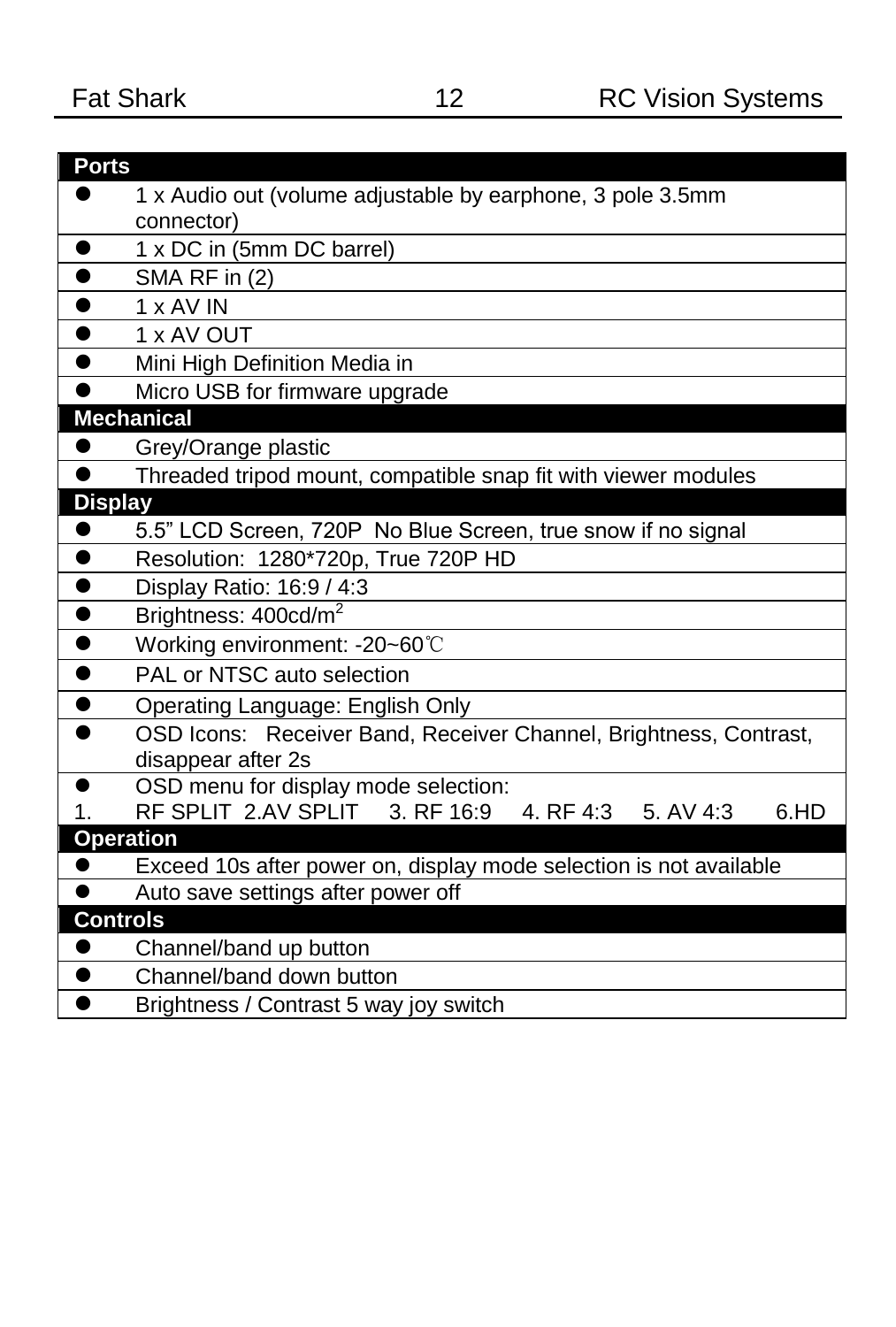# **Specification (FSV1102 Binocular Viewer):**

| Mechanical                               |
|------------------------------------------|
| Grey/Orange, black (removable) face foam |
| 3 harness head strap (side, top)         |
| <b>Display</b>                           |
| Resolution: 640 x 480 (VGA)              |
| $\bullet$<br>FOV: 55 degrees             |
| Display Ratio: 4:3                       |
| <b>Optics</b>                            |
| Direct view, 3.6X binocular magnifier    |
| ∣●<br>Adjustable focus (0 to -4dpt)      |
| Adjustable IPD (55 mm to 76mm)           |

# **Specification (FSV1103 Full Panel Viewer):**

| <b>Mechanical</b>                                                |
|------------------------------------------------------------------|
| Grey/white, black (removable) face foam                          |
| 3 harness head strap (side, top)                                 |
| <b>Display</b>                                                   |
| Resolution: 1280*720 (720p HD)                                   |
| $FOV = 47$ degrees $(16.9 \text{ mode})$                         |
| Display Ratio: 16:9 / 4:3                                        |
| Brightness: 200 cd/m2 (50% brightness loss due to viewer optics) |
| <b>Optics</b>                                                    |
| Direct view optics, 2.5X binocular magnifier                     |
| Fixed IPD (55 mm to 76mm)                                        |
| Interchangeable optics (accessory, sold separately)              |